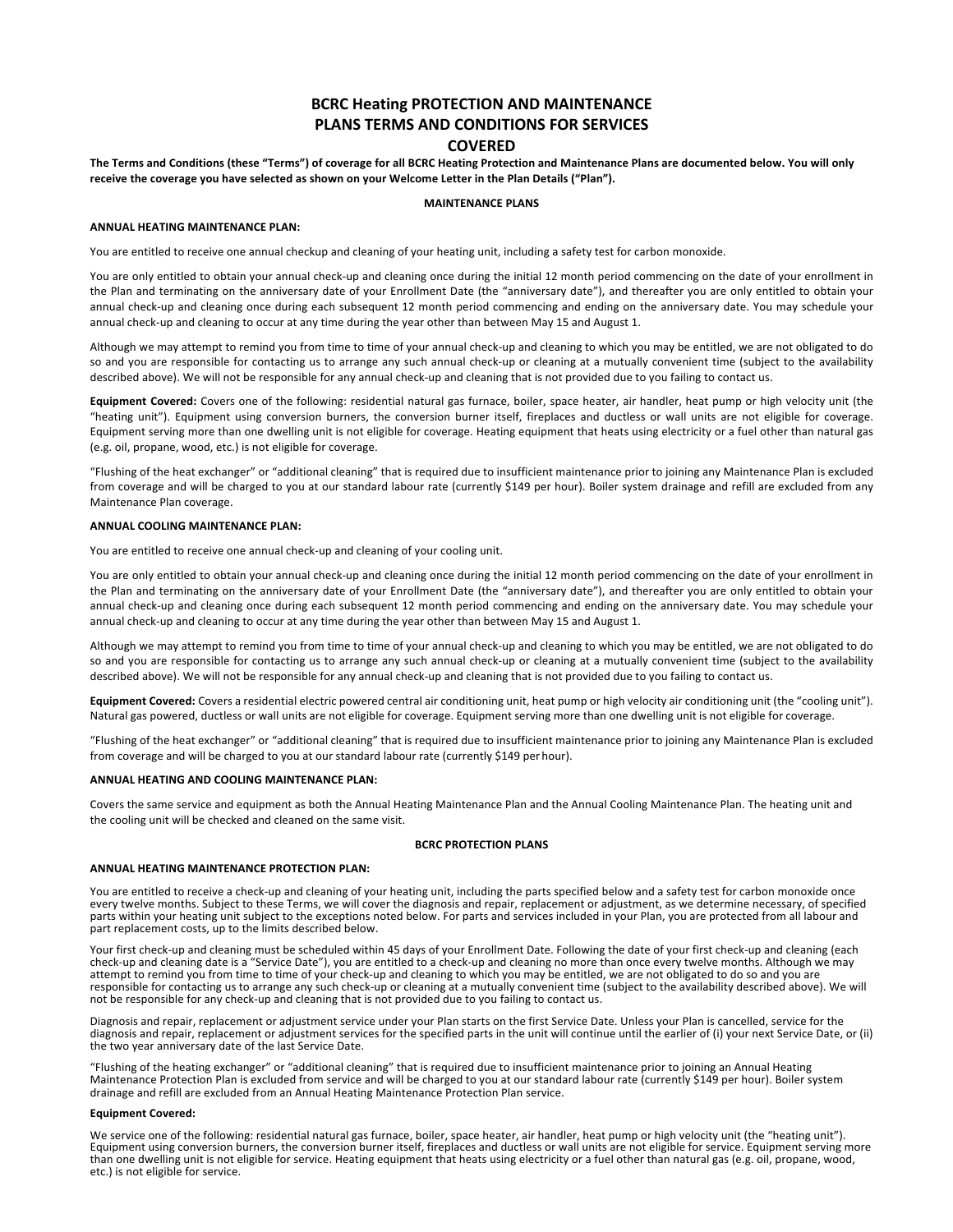### **Parts Covered**

The following is a complete list of parts we service and maintain under an Annual Heating Maintenance Protection Plan:

- Gas Burner and Orifices
- Pilot Burner
- Automatic Gas Control Valves
- Thermocouple/Generator
- Gas Regulator
- Fan and Limit Controls
- Electric Ignition System
- Power Burner Motor
- Relay
- Heating Circuit Transformer
- Flame Spreader Roll Out Switch
- Vent System Pressure Switch
- Flow Switch
- Condensate Pump
- Pulley and Belt
- Furnace Low Voltage Circuit Fuse
- Blower/Component
- Automatic Vent Damper/Motor
- Fan Motor
- Aqua Stat Controls
- Door Switch
- Venter Motor Assembly
- Summer/Winter Switch
- Thermostat (other than Wi-Fi enabled thermostats)

**The following parts are excluded from service under your Plan:** heat exchanger, heating coil (air handler), heating sections (boiler), firebox/combustion chamber, furnace filters, low and high water cut-off valves, circulating pumps, zone valves, and parts added on to accommodate ancillary equipment such as air conditioners, humidifiers, etc. Replacement of the complete heating unit is not covered under your Plan.

#### **ANNUAL COOLING MAINTENANCE PROTECTION PLAN:**

You are entitled to receive a check-up and cleaning of your cooling unit once every twelve months. Subject to these Terms, we will cover the diagnosis and repair, replacement or adjustment, as we determine necessary, of specified parts within your cooling unit subject to the exceptions noted below. For parts and services included in your Plan, you are protected from all labour and part replacement costs, up to the limits described below.

Your first check-up and cleaning must be scheduled within 45 days of your Enrollment Date. Following the date of your first check-up and cleaning (each check-up and cleaning date is a "Service Date"), you are entitled to a check-up and cleaning no more than once every twelve months. Although we may attempt to remind you from time to time of your check-up and cleaning to which you may be entitled, we are not obligated to do so and you are responsible for contacting us to arrange any such check-up or cleaning at a mutually convenient time (subject to the availability described above). We will not be responsible for any check-up and cleaning that is not provided due to you failing to contact us.

Diagnosis and repair, replacement or adjustment service under your Plan starts on the first Service Date. Unless your Plan is cancelled, service for the diagnosis and repair, replacement or adjustment services for the specified parts in the unit will continue until the earlier of (i) your next Service Date, or (ii) the two year anniversary date of the last Service Date.

"Flushing of the heating exchanger" or "additional cleaning" that is required due to insufficient maintenance prior to joining an Annual Cooling Maintenance Protection Plan is excluded from service and will be charged to you at our standard labour rate (currently \$149 per hour).

### **Equipment Covered:**

Coverage for a residential electric powered central air conditioning unit, heat pump or high velocity air conditioning unit (the "cooling unit"). Natural gas powered, ductless or wall units are not eligible for service. Equipment serving more than one dwelling unit is not eligible for service.

### **Parts Covered:**

The following is a complete list of parts we maintain and service under your Annual Cooling Maintenance Protection Plan:

- Add-On Fan Centres
- Cooling Contractor/Relay
- Capacitor
- Evaporator Coil
- Line Components
- •Internal Electrical Wiring
- •Internal Copper Tubing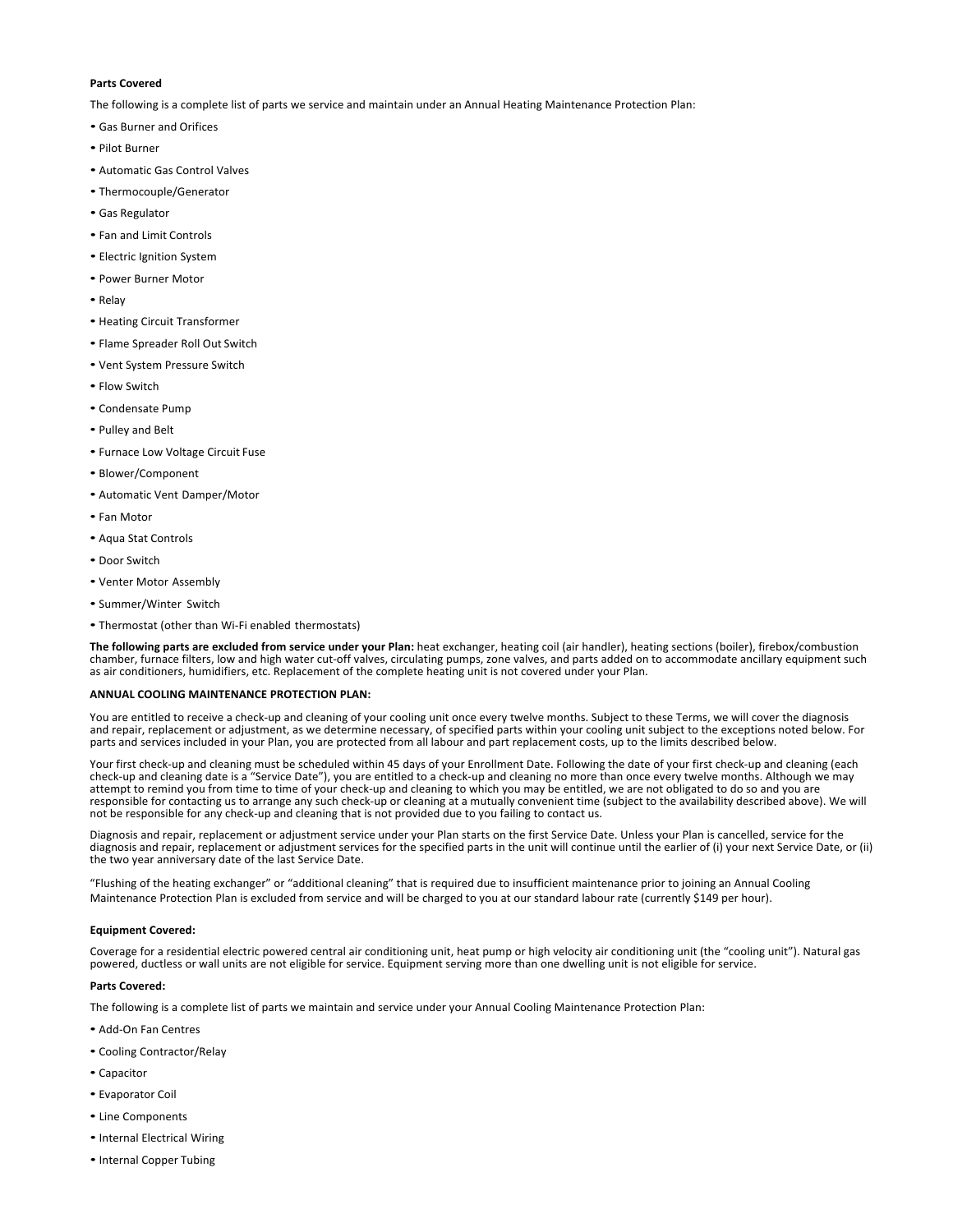- Condenser Fan Motor
- Low Ambient Temperature Sensor
- Thermostats (other than Wi-Fi enabled thermostats)
- Fan Blade
- Add-On Indoor Fan Relay
- Pressure switch
- Service valve

**The following are excluded from service under your Plan**: compressor and condenser coil replacement. Repairs required within the furnace or air handler are not covered by the Annual Cooling Maintenance Protection Plan but are included in the Annual Heating, or Annual Heating AND Cooling Maintenance Protection Plans.

# **ANNUAL HEATING AND COOLING MAINTENANCE PROTECTION PLAN:**

Service and parts exclusions are the same as the Annual Heating Maintenance Protection Plan and the Annual Cooling Maintenance Protection Plan.

# **ANNUAL ELECTRICAL PROTECTION PLAN:**

### **Annual Electrical Protection Plan:**

Subject to these Terms, including the Plan limits, we will cover the diagnosis and repair, replacement or adjustment, as we determine necessary, of specified parts within your home's electrical system subject to the exceptions noted below. For parts and services included in your Plan, you are protected from all labour and part replacement costs, up to the Plan limits described below.

### **Annual Electrical Protection + Inspection Plan:**

If you selected the Annual Electrical Protection + Inspection Plan, you will receive the same coverage as the Annual Electrical Protection Plan plus an annual visual inspection of the covered components of your home's electrical system. The purpose of the inspection is to identify non-compliant or unpermitted components that are patently and obviously visible without intrusive or destructive inspection of your home's electrical system. No inspection can be guaranteed to detect all issues with your electrical system and components, and you acknowledge that our inspection is limited to the visible inspection described above. Although we may attempt to remind you from time to time of any annual inspection to which you may be entitled, we are not obligated to do so and you are responsible for contacting us to arrange any such inspection at a mutually convenient time. We will not be responsible for any annual inspection that is not provided due to you failing to contact us.

#### **Terms and Conditions and Services and Equipment Covered:**

The following is a complete list of the electrical components in your home's electrical system covered by your Plan:

- Switches
- Outlets
- Interior Wiring
- Components Within the Electrical Panels
- Components Within SubPanels
- Receptacles
- Pot Light Repairs
- Fluorescent Fixtures
- Cover Plates (Basic)
- Repair to Ground Fault Circuit Interrupters
- USB Charging Receptacles
- Humidity Switches
- Range Outlets
- Dryer Outlets
- Doorbell System Repair

# **The following items are excluded from coverage:**

- Repairs related directly to obsolete wiring systems (e.g. knob & tube wiring)
- Repairs necessary as a result of unqualifiedwork
- Repairs needed as a result of fire, flood, lightning, vandalism
- Aluminum Wiring
- Electrical Permits
- Ceiling Fans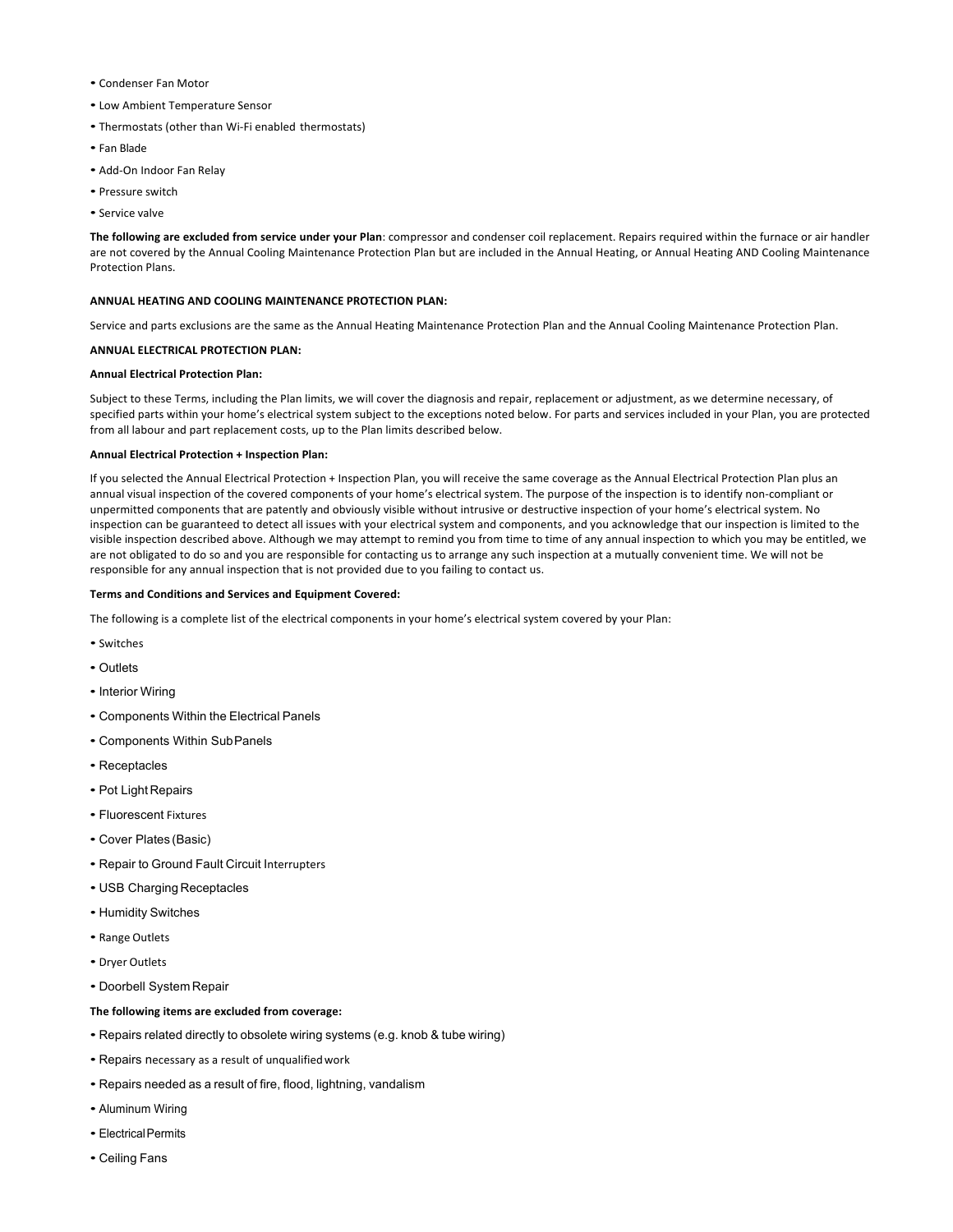- Circuit Overloading
- Direct Current Wiring or Components
- Garage DoorOpeners
- Central Vacuum Systems
- Inadequate Wiring Capacity
- Intercoms or Alarm Systems
- Power Failure
- Failures Caused by Power Surges
- Remote Controls
- Electrical Appliances

### **Annual Electrical Protection Plan Limits:**

**Under your Plan, our total parts and labour responsibility (including access to wiring through unobstructed walls, ceilings or floors only and diagnosis)**  is limited to a maximum of CDN \$1500 retail value (including PST/GST) during each year of Plan coverage. Retail value is as determined by us using our standard repair pricing. You are responsible for any parts and labour charges above this amount.

We are only responsible for installing standard products. Your Plan does not cover, and we are not required to replace, non-standard, specialty or non-North American parts or components that are not available through our usual suppliers. Decorative or speciality switches, outlets and receptacles are not covered by your Plan and will be replaced with standard white or beige switches, outlets and receptacles. We are not responsible for upgrades or for the cost of construction, carpentry or other modifications made necessary by existing equipment or installing different equipment. Your Plan does not cover the cost of electrical permits necessary for completing any work (whether such work is covered by this Plan or otherwise), and you agree to pay such cost of such necessary electrical permits.

### **ANNUAL PLUMBING PROTECTION PLAN:**

Subject to these Terms, we will cover the diagnosis and repair, replacement or adjustment, as we determine necessary, of specified parts within your plumbing and drain system subject to the exceptions noted below. For parts and services included in your Plan, you are protected from all labour and part replacement costs, up to the limits described below.

### **Terms and Conditions and Services and Equipment Covered:**

The following is a complete list of the parts in your plumbing and drain system covered by your Plan:

- Hot and cold water pipes and drainage pipes inside your home and downstream from your main water incoming water valve
- Faucet repair including replacement of washers and/or cartridges in taps and faucets
- Mechanical pop-up stoppers
- Piping repairs to your humidifier, dishwasher andrefrigerator
- Outside hose bibs
- Blocked toilets, sinks, and showers
- Moving parts within the toilet tank
- Toilet flange repair
- Diagnosis of below grade waste drains or below grade rainwater drain blockages
- Primer line to laundry tub
- Mixing valves (other than those in hydronic heating systems)
- Humidifier valves
- •Inspection and repair of backwater valves
- Repair of shut-offvalves.

# **The following items are excluded from coverage:**

- Faucet replacement
- Mixing valves contained in hydronic heating systems
- Hands free faucetrepair
- Annual or routine plumbing inspection or cleaning of drains or catch basins,
- Changes to or problems with municipal waterservices

• Repair or replacement of other fixtures, appliances or equipment, water heaters, water softeners, water filtration systems, septic systems, sink basins, toilet seats, toilet tanks or bowls, bathtubs, showers, bidets, boilers, boiler piping and valves, radiators, radiator piping and valves, humidifiers,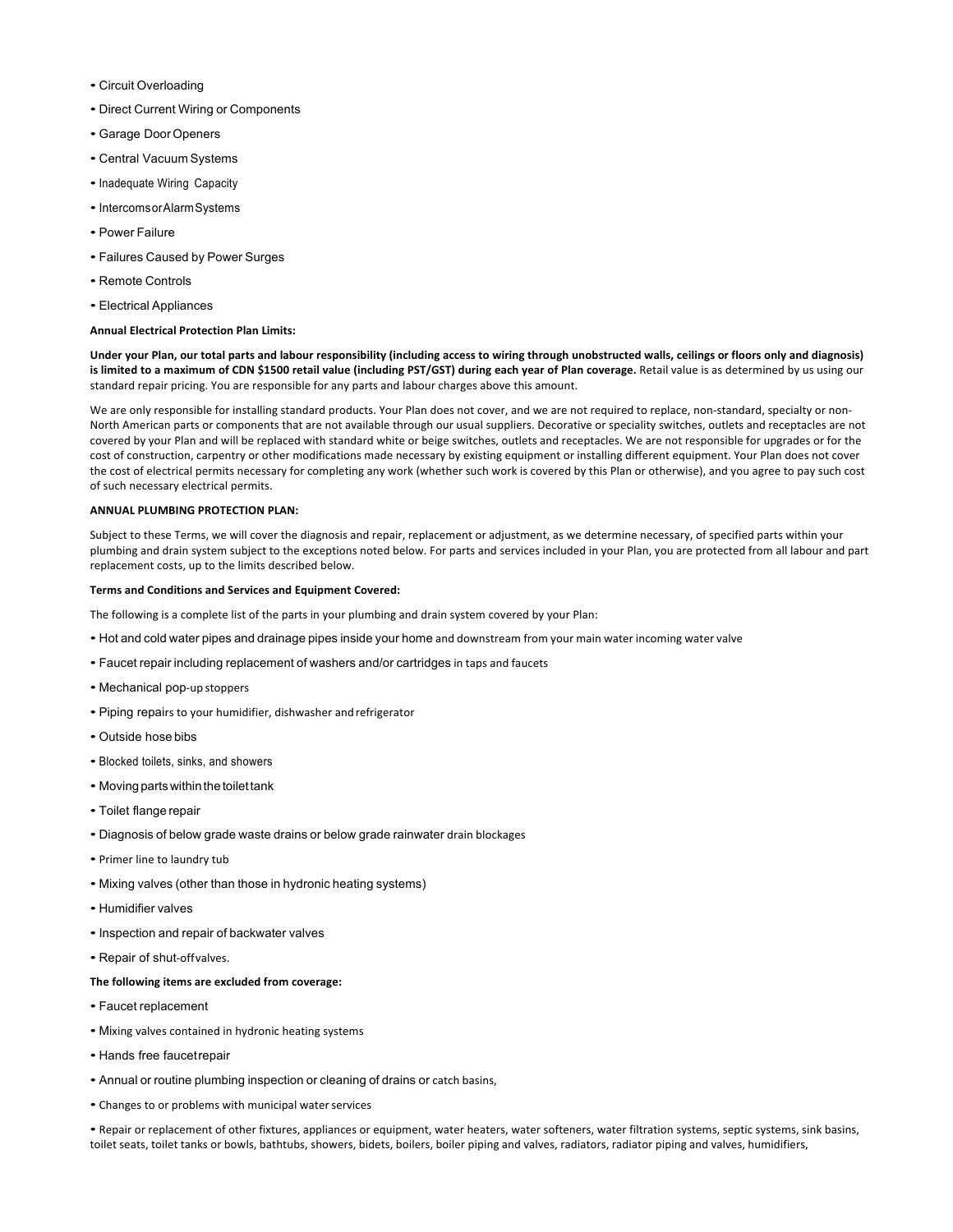refrigerators, washing machines, dishwashers, hot tubs, swimming pools, out-building supplies, decorative garden features, rainwater downspouts or eavestroughs, weeping tiles, backflow preventers, check valves, radiant in-floor heating and Saniflo electrical units for toilets

- Repairs made necessary as a result of faulty fixtures, appliances or equipment, sump pumps
- Repairs of or clearing of blockages in below grade drains
- Installation of new or replacement backwater valves
- Repair or replacement of circulation pumps
- Washing machine hoses
- Repair or replacement of motors, heaters, jets or related piping provided to bathtubs, hot tubs or swimmingpools
- Fresh water tubes and drain tubes related to appliances
- Heating equipment piping/drains, or sceptic systems and their outflow pipes

• Pipe replacement required where pipe design/integrity has resulted in poor pressure (e.g. the calcification of galvanized or lead piping or integrity problems related to hard water)

- Drain piping repairs caused by improper installation or settling
- Replacement of galvanized, lead, cast iron, or non-PEX plastic piping
- Mobile homes.

#### **ANNUAL HEATING MAINTENANCE PROTECTION PLAN:**

Covers the same service and equipment as both the Annual Heating Maintenance Protection Plan

#### **ANNUAL HEATING OR COOLING MAINTENANCE PROTECTION PLAN:**

Covers the same service and equipment as both the Annual Heating OR Cooling Maintenance Protection Plan

#### **TRIO PROTECTION PLAN**

Covers the same service and equipment as the Annual Heating AND Cooling Maintenance Protection Plan

#### **ALL SYSTEMS PROTECTION PLAN**

Covers the same service and equipment as the Annual Heating AND Cooling Maintenance Protection

### **ALL BCRC PROTECTION AND MAINTENANCE PLANS:**

#### **Cancellation**

If you have an Annual Heating and/or Annual Cooling Maintenance Plan, your Plan is in effect for a one-month term, which term shall automatically be renewed for successive one-month terms until cancelled by either us or by you upon written notice to the other party.

If you have one of our BCRC Protection Plans, your Plan will be in effect for a period of one year and will be renewed for successive one year periods, unless cancelled by us or by you upon prior written notice to the other party.

Cancellation will be effective on the date written notice is given unless the party giving the notice indicates otherwise within such notice.

If you cancel your Plan, you will remain liable to us for any outstanding amounts owing on your account. For certainty, this means if you cancel any plan (except an Annual Heating and/or Cooling Maintenance Plan) you will be required to pay us the remaining payments until your next anniversary of your Enrolment Date that would have come due but for your cancellation. In the event that we cancel your Plan, our liability will be restricted to a refund, if any, of the unexpired portion of any payments made, and to completing any repairs or parts placements covered by your Plan for which you have notified us up to the date of the termination of your Plan.

In addition, for Annual Heating and/or Cooling Maintenance Plans,, if: (1) you cancel your Plan, (2) such cancellation is effective on a date other than on the anniversary of your Enrollment Date, and (3) you have obtained a check-up and cleaning of your heating unit and/or cooling unit (as applicable) since your Enrollment Date (in the case of the first twelve month period since your enrollment) or since the last anniversary of your Enrollment Date (in the case of the second or subsequent 12 month period since your enrollment), then you will be required to pay to us an amount equal to the total of all remaining monthly or quarterly charges, as applicable, that would have come due on or before the next anniversary of your Enrollment Date but for your cancellation.

#### **Billing and Payment**

Your bill will be sent by us to you on a quarterly basis or, if permitted by us, on a monthly basis. Your charges are due 15 days after the bill issue date on your bill. A bill may not be sent to you if we believe that you have a credit balance. For your convenience, we have arranged the various payment options. Your payment may be made by cheque or money order payable to BCRC Heating and Cooling LTD and, so long as there is no interruption in postal service, sent by mail to BCRC Heating and Cooling LTD, 6851 Sellers Ave, Burnaby, BC V5J 4R2. Your account number should be included on the front of your cheque or money order. Cash should not be sent through the mail. Payments may also be made through a financial institution in the manner of your choice (including paying at an automated teller machine, through telebanking or internet banking). If you have authorized us to have your payments deducted from your bank account (a pre-authorized payment or "PAP"), we will notify you 15 days prior to the first PAP. You will only receive another bill if the amount of the PAP changes. On approximately the same day (a "PAP Date") each quarter or, if permitted by us, each month, the charges set out on your bill are due and we will debit the account identified in the banking information you have provided (or any other account that you may identify to us from time to time) for those charges and all other amounts you owe us. If the PAP Date falls on a weekend or statutory holiday, your account will be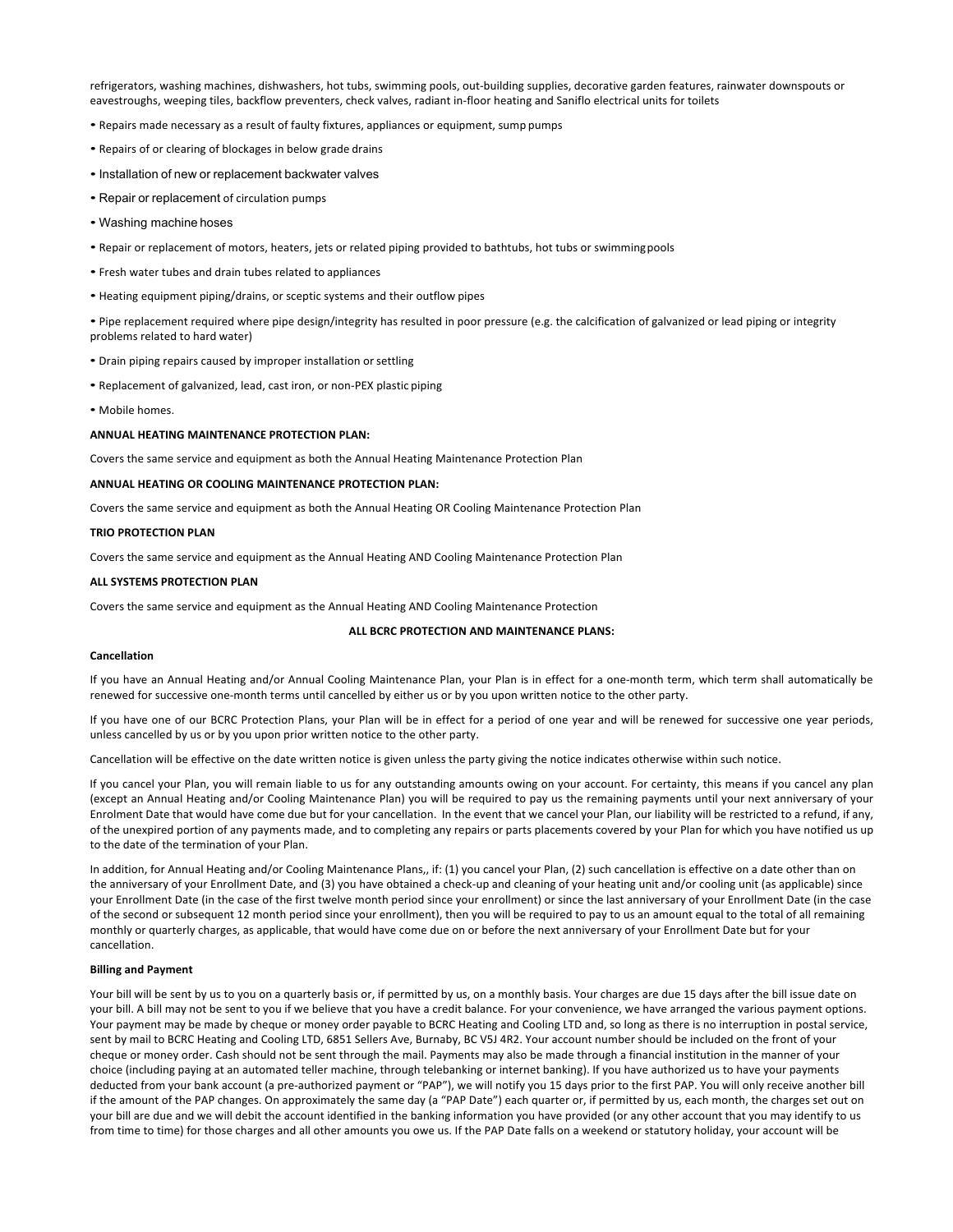debited on the next business day. **You agree that we will not notify you in advance of each PAP.** The Plan services are provided for your personal use. You may cancel this authorization upon 30 days written notice to us, however, you remain obligated to pay all amounts due or owing under your Plan. You have certain recourse rights if any debit that we draw does not comply with this authorization. For example, you have the right to reimbursement for any debit that is not authorized or is not consistent with this authorization. For more information on your right to cancel a PAP debit agreement or on your recourse rights, contact your financial institution or visit www.payments.ca. You will pay us on demand interest on all amounts payable by you (including interest) and not paid when due, both before and after judgment, at a rate equal to 1.5% per month (or 19.6% per annum), compounded monthly. You will be charged \$25 for any cheque that is returned unpaid by your bank or for any PAP that cannot be processed for any reason.

If more than one customer is named on the front of your bill, you understand and agree that (i) each of you is individually liable, and all of you are collectively liable, for all obligations imposed on you by these Terms; (ii) any one of you may act for all of you under your Plan and these Terms and any action by any one of you will be binding on all of you; and (iii) we will be fully discharged in respect of any of our obligations under your Plan upon performance of that obligation in favour of any of you.

#### **NOTICE OF CHANGES**

You agree to promptly inform us of any change of your mailing address at least 30 days in advance of such change. If you have chosen to make your payments under your Plan by PAP, you must inform us in writing of any changes in the bank account information you provided. Notice of any change should be sent to us at BCRC Heating and Cooling Ltd, 6851 Sellers Ave, Burnaby, BC V5J 4R2 or call us at (604) 781-7272.

### **UNAVAILABLE PARTS AND PART REPLACEMENT**

If a part covered by your Plan is unavailable, we will attempt to obtain a replacement part or an equivalent substitute as quickly as possible, but limited availability of certain parts may result in delays from time to time. In the unusual event that we cannot provide a part replacement or an equivalent substitute, we will not be liable for such part replacement, equivalent substitute or for any resulting damages. Parts replacement or equivalent substitutes are solely at our discretion. Any part that is found to be defective and is replaced under your Plan becomes our sole property and may be disposed of at our discretion.

# **LIMIT ON LIABILITY**

We are not the manufacturer, supplier or installer of all or any part of the heating unit, the cooling unit, the electrical system or the plumbing and drain system, as applicable, and we make no representations, warranties or conditions as to the performance of such unit or system. We will not be liable for any loss, damage or injury of any type arising out of or related to your Plan or caused or contributed in any way by the use and operation of the heating unit, the cooling unit, the electrical system or the plumbing and drain system or any indirect, incidental, special or consequential damages, even if reasonably foreseeable. If we are not able to perform any of our obligations under your Plan because of circumstances or events beyond our control, we shall be excused from the performance of such obligations for the duration of such circumstances or events and we shall not be liable to you for such failure to perform. This Plan is not insurance and does not cover any losses, repairs or replacements arising from abuse, accidental or deliberate damage, theft, vandalism, fire, flood, freezing, earthquake, other natural disasters, acts of war, acts of God, unauthorized repairs, improper thermostat setting, or household electrical problems.

You will indemnify us from all claims, losses and costs that we may suffer or pay, or may be required to pay, including legal expenses, in connection with the heating unit, the cooling unit, the electrical system or the plumbing and drain system, your Plan or the use and operation of the unit or system, including any claims against us for any injury or death to individuals or damage to property. You will pay, when due, all taxes and other charges imposed by any governmental authority on or in connection with your Plan or your payments made under it.

#### **YOUR CONSENT REGARDING INFORMATION**

We may collect and use personal information provided by you for the purposes of verifying your identity (including for regulatory compliance purposes). We may collect personal information for these purposes from you, your product dealer, and our affiliates. You consent to the disclosure of such information by these parties to us. You agree that we may, from time to time, use the above information and other personal information collected or compiled by us in connection with your Plan (including account status and payment history) (collectively, the "information") for the purposes of opening, administering, servicing and enforcing these Terms, collecting amounts owing to us, responding to your inquiries and otherwise communicating with you regarding your account. For the purpose of maintaining your credit history, we may from time to time disclose credit related information to credit bureaus and credit reporting agencies. If you have provided your banking information, we may use and exchange it with your and our financial institutions for payment processing purposes. We may otherwise use your information and disclose your information to third parties as necessary, to: enforce these Terms and otherwise collect amounts owing to us; for the purposes of detecting and preventing fraud; in connection with audits; and generally for the purposes of meeting legal, regulatory, risk management and security requirements. We may use and disclose your information to assignees, prospective assignees and other third parties that are connected with the proposed or actual financing, insuring, sale, securitization, assignment or other disposal of all or part of our business or assets (including these Terms and/or amounts owing to us) for the purposes of permitting a prospective assignee to determine whether to proceed or continue with the transaction, fulfilling any reporting or audit requirements to such parties, and/or completing the transaction. Our successors and assigns may collect, use and disclose your information for substantially the same purposes as described in this paragraph. We may use agents and service providers (including affiliates acting in that capacity) to collect, use, store and/ or process personal information on our behalf, and your information may be transferred to these entities for the purposes described in this paragraph. Some of these entities may be located outside of Canada where local laws may permit governmental, law enforcement, or regulatory authorities or courts to have access to the information. In addition to the purposes set out above, we and our affiliates may use your contact information to provide you with occasional information about other products and services offered by us or our affiliates. However, you may refuse consent for this purpose by contacting us within thirty days after you receive these Terms at BCRC Heating, and we will not use your information for this purpose until a reasonable period of time has passed after we have sent these Terms to you. You may at any time thereafter withdraw consent to our use of personal information for this purpose by calling the above number (please allow a reasonable time for us to process your request). You may request access to and correction of your information, subject to applicable legal restrictions, or make other inquiries regarding how we handle your personal information (including with respect to our use of agents and service providers located outside of Canada) by writing to us at 6851 Sellers Ave, Burnaby, BC V5J 4R2, Attention: Privacy Officer. You consent to the collection, use and disclosure of your personal information as may be further described in our Privacy Policy, available at bcrcheating.com and which we may amend from time to time, and as otherwise permitted or required by law. The consents provided above shall be valid for so long as required to fulfill the purposes described in this paragraph.